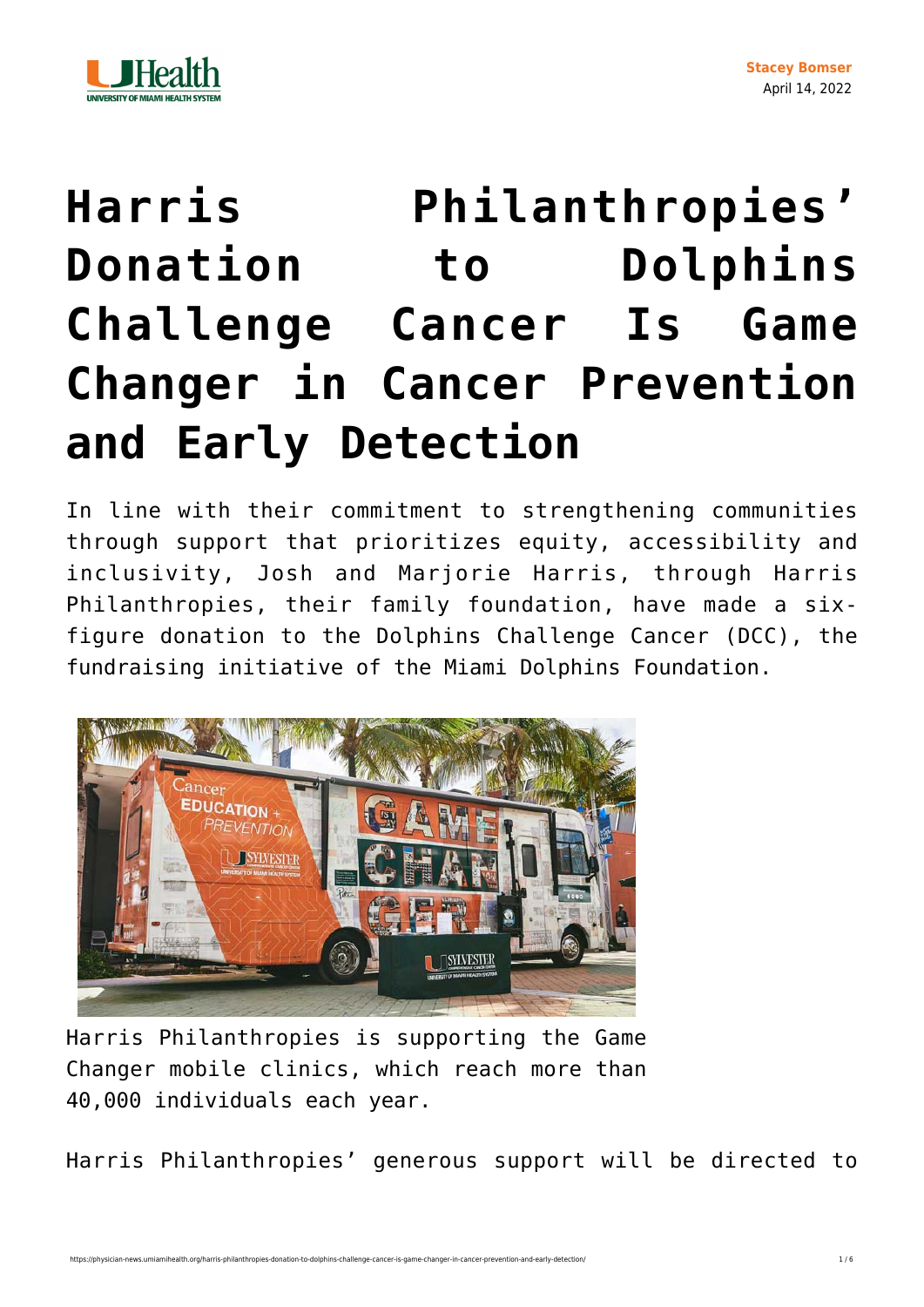

Sylvester Comprehensive Cancer Center's Game Changer community outreach vehicles, which bring cancer screenings and health information directly into underserved communities throughout South Florida. Since its inception in 2010, the DCC has raised more than \$45.5 million, donating 100% of participant-raised funds to Sylvester, which is part of UHealth – the University of Miami Health System.



Marjorie and Josh Harris.

Harris Philanthropies was co-founded in 2014 by Josh Harris, co-founder of Apollo Global Management and Harris Blitzer Sports & Entertainment, along with his wife, Mariorie, chair of the Sixers Youth Foundation. Harris Philanthropies has a longstanding tradition of empowering underserved communities, as well as supporting innovative programs at leading academic institutions and promoting medical research and technology integrations to foster wellness and disease prevention.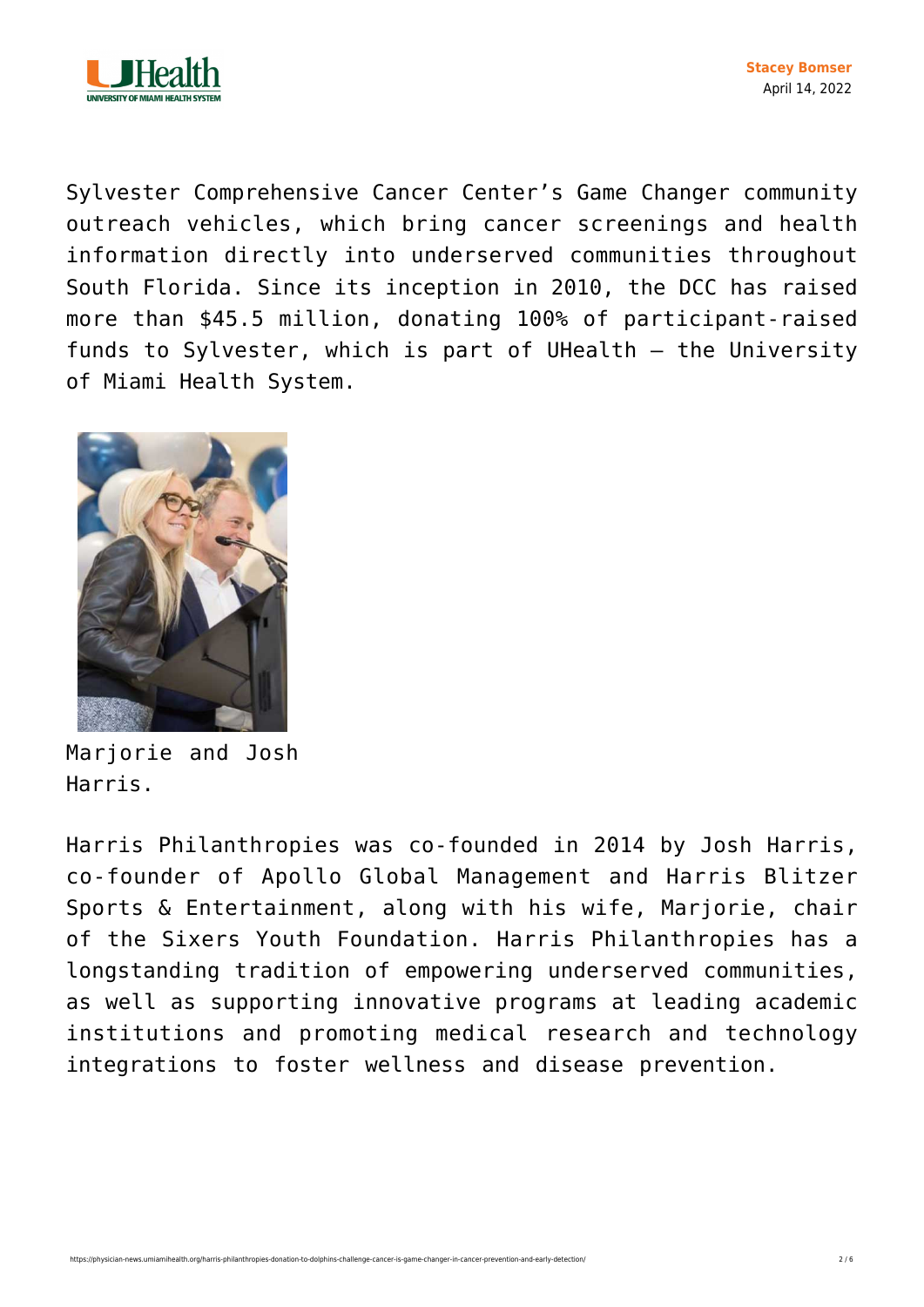



Stephen D. Nimer, M.D.

As South Florida's only National Cancer Institute-designated cancer center, Sylvester offers access to the most promising clinical trials and to innovative therapies and cancer prevention approaches. Its experts are world-renowned for their expertise in cancer treatments, cancer research and cancer care. Sylvester also offers a wide range of informational and outreach programs, such as Game Changer vehicles to help the community make informed lifestyle choices that reduce cancer risks and promote well-being.

## **Leadership and Innovation**

"Over the past several years, we have been supporters of and participants in Dolphins Challenge Cancer and deeply impressed by the leadership and innovation on display at Sylvester Comprehensive Cancer Center," said Josh. "As new residents of South Florida, we are proud to support the Game Changer vehicles, an initiative that provides life-saving services to those who need it most in our community."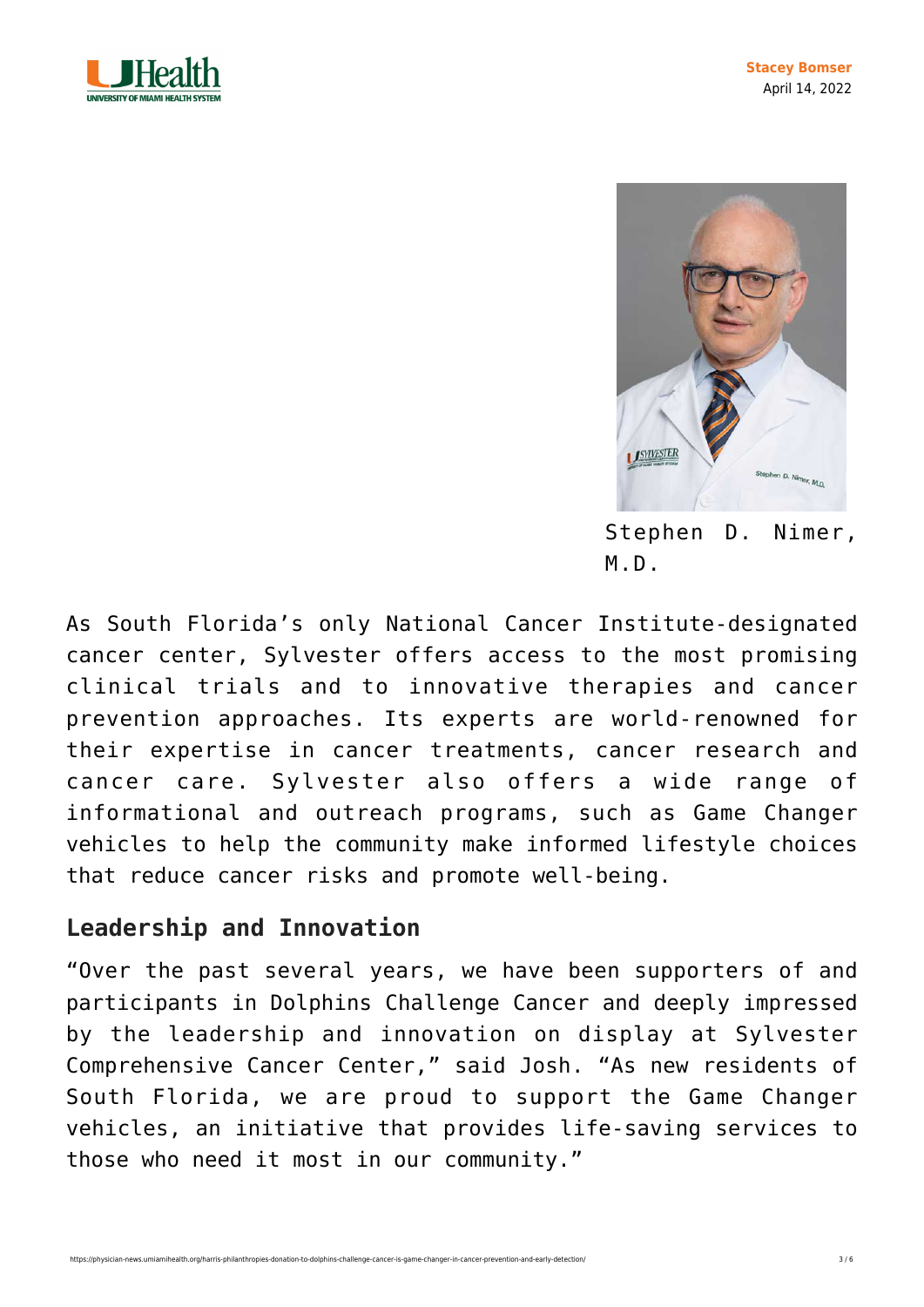

Harris Philanthropies' donation to the Gamer Changer operating budget comes at the perfect time, as Sylvester will soon roll out its third mobile clinic. Game Changer vehicles travel throughout South Florida, from the Florida Keys to West Palm Beach, providing free cancer screenings and prevention and education services to communities in need.



Erin Kobetz, Ph.D., M.P.H.

"We all know that cancer prevention and detection are crucial to the health of our community," said Stephen D. Nimer, M.D., Sylvester director and holder of the Oscar de la Renta Endowed Chair in Cancer Research. "Josh and Marjorie's generous donation through Harris Philanthropies will help us reach people who live in areas of need, allowing us to positively impact their health."

The aptly named Game Changer vehicle program has made significant strides in serving South Florida's medically underserved communities and reducing the incidence of cancer through education, prevention, screening and early detection.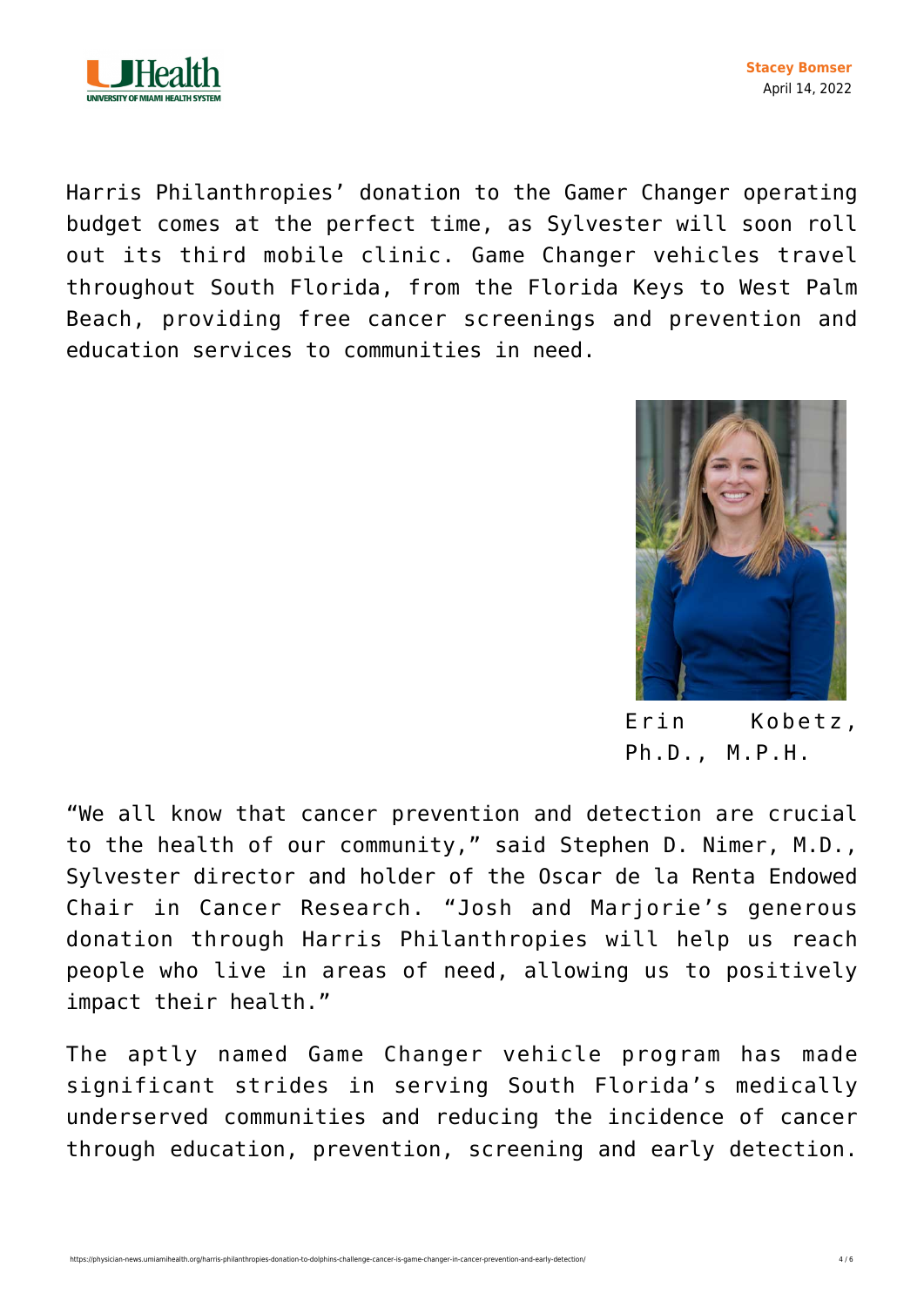

Its mobile clinics reach more than 40,000 individuals each year, providing free cervical and colorectal cancer screenings, along with Hep C and STD/STI screenings. Game Changer vehicles also provide educational information on topics such as cervical, colorectal, breast, prostate and lung cancer.

## **Filling the Care Gap**



Javier Sanchez.

"The Game Changer vehicles fill an important gap in health care opportunity for communities often disenfranchised from the benefit of cancer prevention and early detection," said Erin Kobetz, Ph.D., M.P.H., associate director of population science and cancer disparities at Sylvester and the John K. and Judy H. Schulte Senior Endowed Chair in Cancer Research. "The generosity of Josh and Marjorie will enable Game Changer to extend its reach to new communities throughout South Florida fulfilling Sylvester's mission to be a champion of health equity in our region and beyond."

Harris Philanthropies made its donation to Game Changer